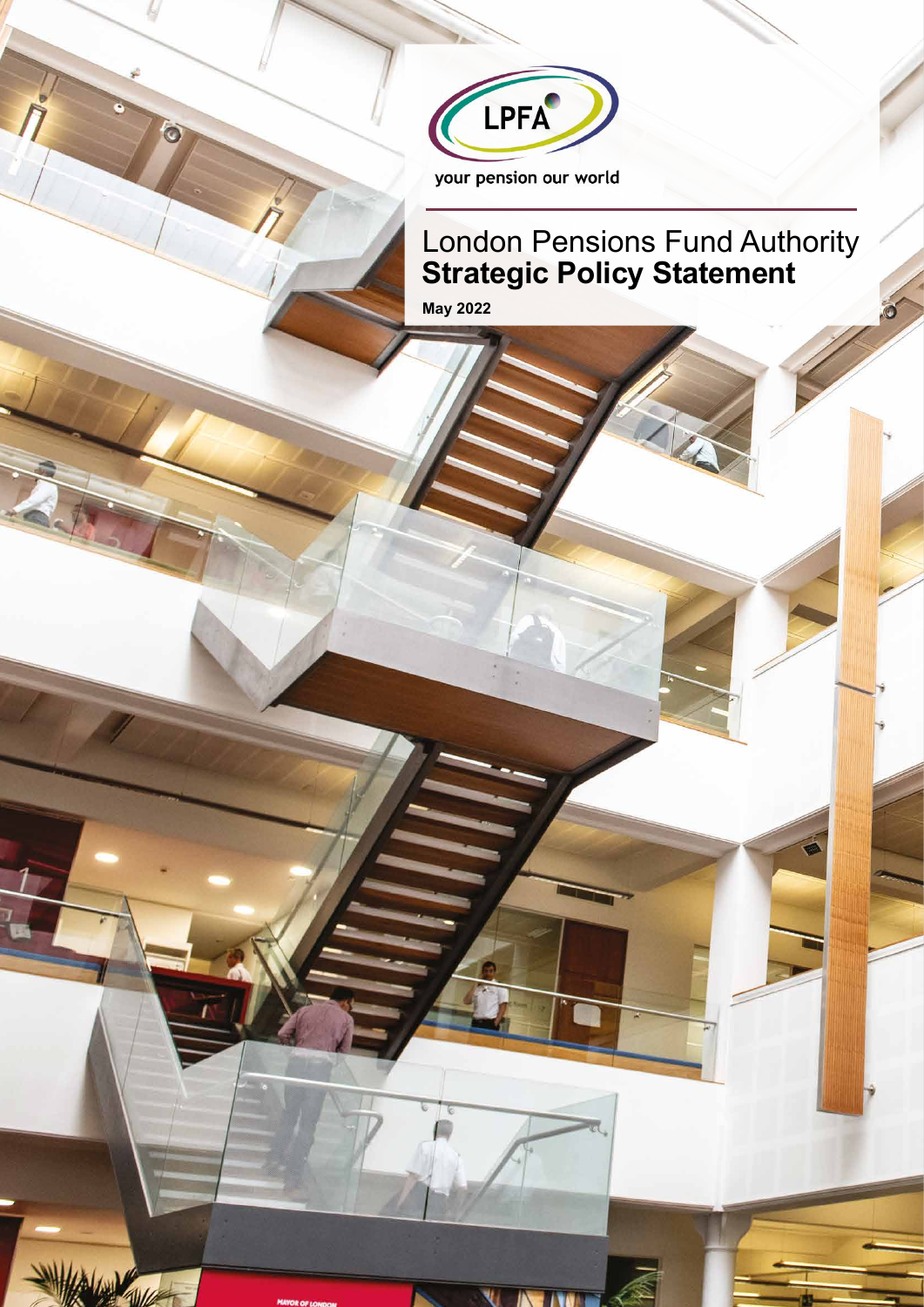## **Contents**

| About the Strategic Policy Statement                       |   |
|------------------------------------------------------------|---|
| LPFA's vision                                              | 1 |
| Introduction from John Preston, LPFA's Chair               | 2 |
| Statement from Robert Branagh, LPFA's CEO                  | 3 |
| A continued commitment to collaboration                    | 3 |
| Ensuring the Fund's financial sustainability               | 3 |
| Investing responsibly                                      | 4 |
| Legislative background                                     | 4 |
| LPFA's behaviours                                          | 5 |
| LPFA's corporate objectives and future strategic direction | 5 |
| Strategic management of LPP Group                          |   |
| The future focus of the LPFA's senior leadership           | 6 |
| Tracking our progress against LPFA's corporate objectives  | 8 |
| Key Performance Indicators                                 | 9 |
| Corporate Indicators                                       | 9 |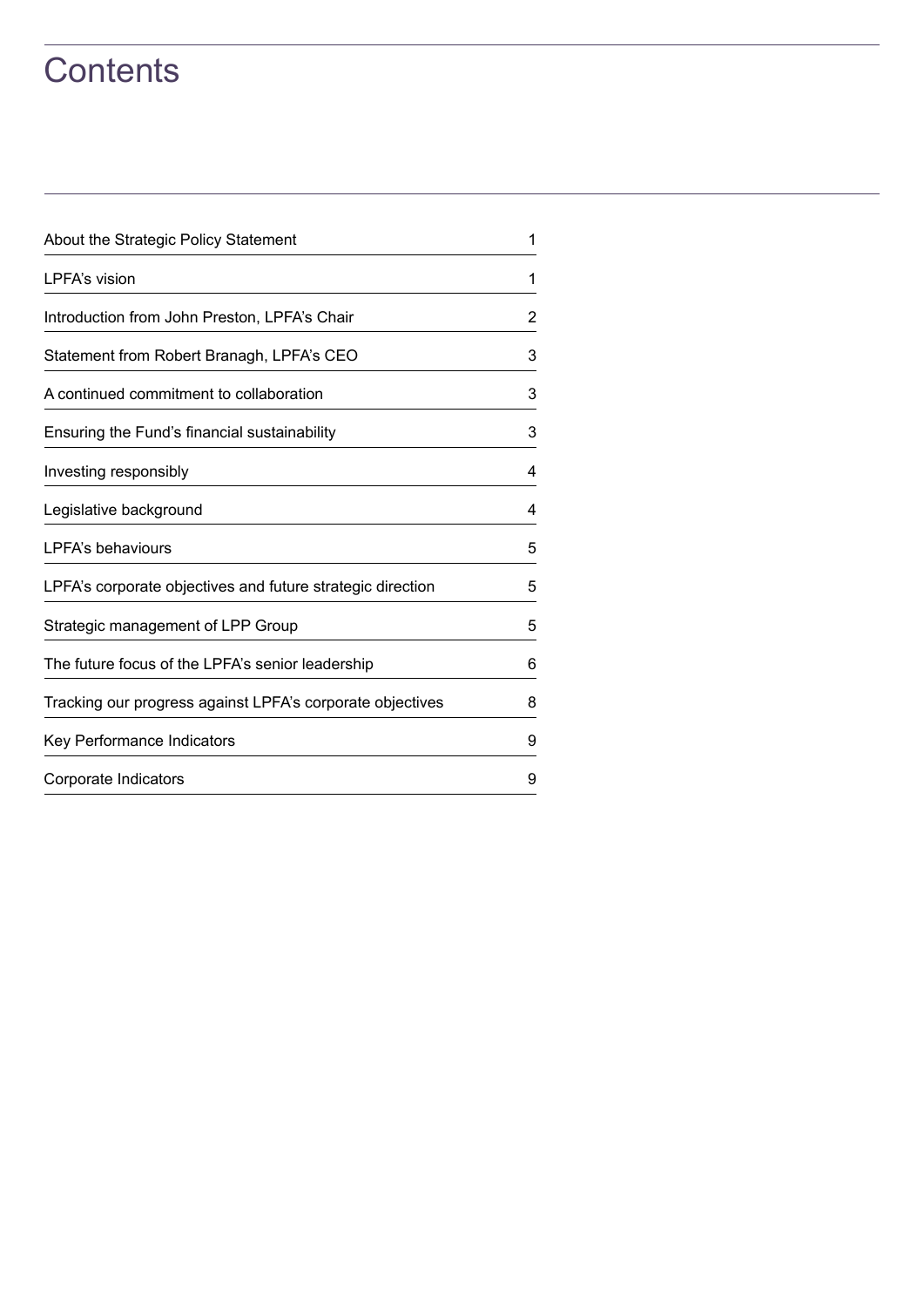# London Pensions Fund Authority Strategic Policy Statement 2021-24

## **About the Strategic Policy Statement**

The Strategic Policy Statement (SPS) outlines the LPFA's vision, aims and behaviours. It summarises and updates our objectives and sets out our strategic priorities from April 2022 to March 2025. Since 8 April 2016, many of the LPFA's functions have been carried out by the Local Pensions Partnership Ltd (LPP Group) under a Service Level Agreement (SLA). and this SPS includes oversight of those activities.

This statement is prepared in accordance with section 402 of the Greater London Authority Act 1999. The Act requires the LPFA to prepare two documents covering the next three financial years. Both documents must be submitted to the Mayor for comment by 31 December preceding the start of each financial year.

The documents are:

- **The Strategic Policy Statement (SPS)**: details our strategic aims for the financial years 2022-2025. Our programmes flow from this main strategy.
- **The Medium-Term Financial Plan (MTFP)**: this draft budget details the financials for the financial years 2022-2025, specifies the amount of any levy which the LPFA proposes to make (in keeping with levying bodies regulations) for that financial year, and sets out the resources required to deliver the outcomes for LPFA and any charges for associated services provided by LPP Group.

## **LPFA's vision**

*"As a pension fund, we are stewards of the future. Primarily stewards of our members' financial future, ensuring robust pension provision. Furthermore, how our members' funds are invested also impacts the future of our economy, our environment, our society and therefore our members' future.*

*We take this broader responsibility seriously, as a commitment to future generations and to the shape of today's world. Consequently, we regularly look at the urgent major environmental and social issues facing the world and work to ensure we are positively influencing them.*

*Our ongoing major focus is on the climate emergency and how we can invest member funds to mitigate the financial risk from climate change, influencing the broader economy via our engagement opportunities and clearly communicating both our approach and our progress. As a responsible investor, it is important that the LPFA plays its part in tackling these ethical, financial and moral issues."*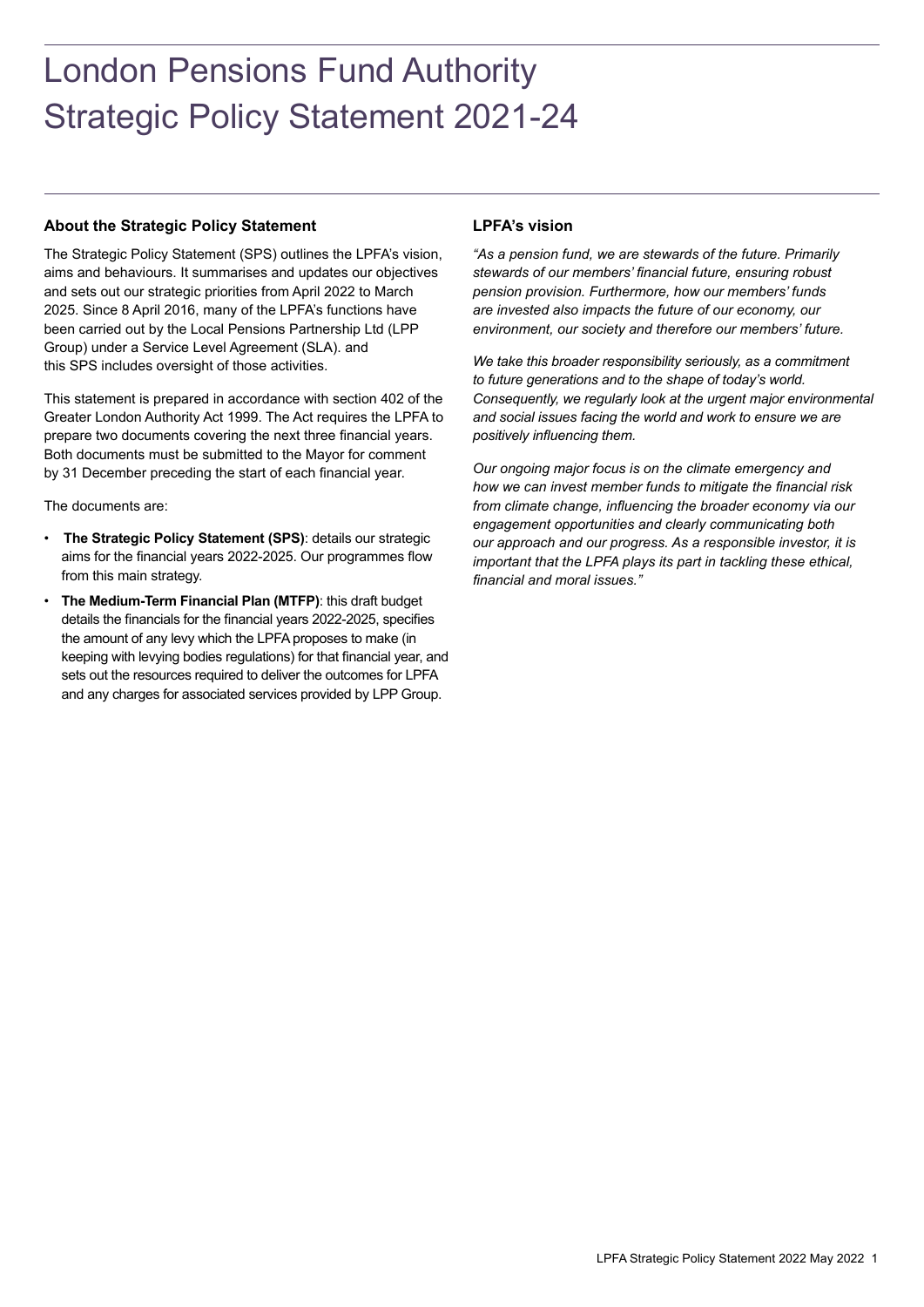## **Introduction from John Preston, LPFA's Chair**

The last couple of years have been extraordinary by any standards, presenting significant challenges to all of us. Nonetheless, I am delighted that the LPFA's financial position remains strong, with our assets growing to £6.9 billion at 31 March 2021 (our last year-end). This position reflects the robust strategic foundations we have put in place over many years, and the determination of the LPFA Board both to ensure that all our members receive the pensions to which they are entitled, and that we maintain stability of contributions for our many employers.

Effective governance, including diversity of thought, is a fundamental part of our strategy, and I am therefore delighted both at how well our new Board members have fitted into to their roles, and at how the Board is working together as a whole. In addition, as we have outsourced both our investment and administration functions to subsidiaries of the LPP Group, a 50/50 joint venture with Lancashire County Council (LCC), our oversight of the LPP Group is a key priority and considerable time and effort are therefore devoted to this task.

The Board has been supportive of the LPFA bringing a number of services back in-house during the year, some because we had no choice, and others because we anticipated either cost savings or enhanced performance. This has generally gone well, and further comment is made in the CEO's Report.

Looking ahead, the financial, business and regulatory landscape is such that we anticipate a very significant amount of work will be required from the LPFA Board, and the entire team, to ensure we deliver the high performance our members, employers and stakeholders have a right to expect. As a priority, we will be focusing on developing our themes of both sustainability and collaboration. Working with Robert Branagh, our CEO, we are particularly keen to enhance our relationships with other administering authorities and Local Government Pension Scheme (LGPS) investment pools to develop best practice.

Responsible Investment (RI) in general, and responding to the climate emergency in particular, are priorities for all LPFA Board members, and we will continue to work to ensure the LPFA makes a leading contribution to addressing these vital challenges.

Having witnessed the launch of the London Fund at the beginning of the year, with the LPFA as the seed investor, it has been very pleasing to see both investment and continuing interest from other administering authorities. We hope to see this Fund continue to grow going forward and will continue to look for opportunities to deliver a "double bottom line" of delivering strong investment returns and supporting London's broader infrastructure.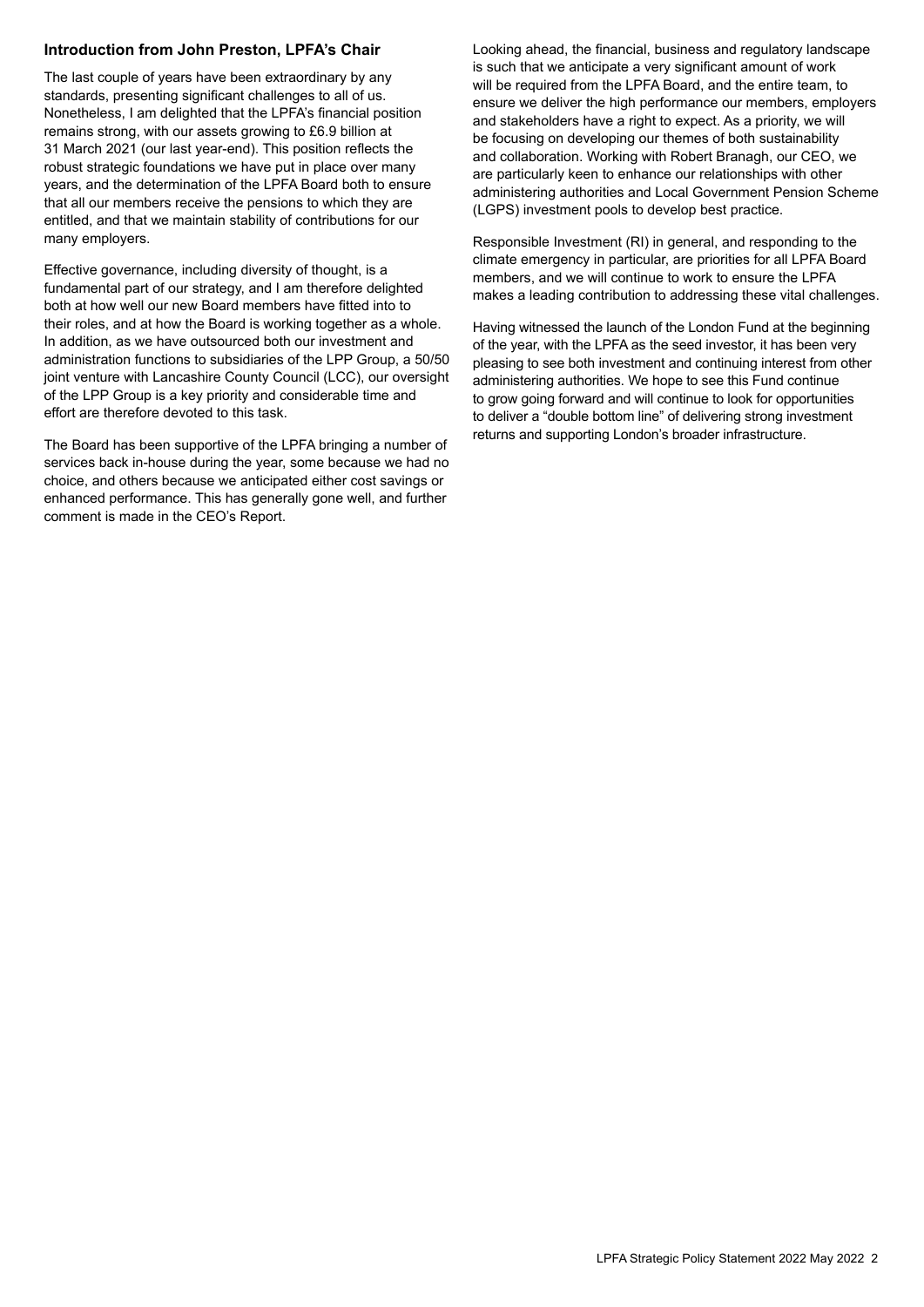## **Statement from Robert Branagh, LPFA's CEO**

Having made solid progress last year against a difficult working environment, I am hugely supportive of the Board's ongoing vision, and our continuing commitment to collaboration and sustainability across all our activities. Each year brings its own challenges for the LPFA, but the next three years of this SPS period may well require us to navigate an exceptionally challenging period in public finance coupled with lower investment returns and undiminished liability risks. We will also be supporting London's green and fair recovery from the impacts of the pandemic, as well as fulfilling our commitments on climate change and responsible investment more broadly.

2022 will see the next Actuarial Valuation of our assets and liabilities, and although we are presently well funded, we need to consider our ability to pay pensions not just for the next three years, but for the next 10, 20 or 30 years into the future. To help our employers through this process, and support them on an ongoing basis, we have invested in a team of experienced employer management specialists to work with our employers alongside increasing communication and engagement with them more generally.

We still use LPPA to deliver a lot of communications and, supported by our own, highly professional communications team, we have and will continue to deliver significant output, information, support and engagement with our employers and members alike. Within the LPFA, we will build on lessons learnt and feedback from our first member survey for many years, the recent Member Forum and interactions via social media channels. Over the next few years, those employers and members will also benefit from the delivery of a new pensions software system at LPPA, and we will have an opportunity to enhance service to employers and members by better usage of technology without losing that excellent customer service that is so important to all of us.

Together with LCC colleagues, we are of course the joint shareholders of LPP and whilst pleased with the progress of LPP strategically (demonstrable savings, good returns, completion of pooling amongst other things), much of our attention over the next few years will be on the support and oversight of the two subsidiary businesses in administration and investment. The work LPPI have done with London LGPS CIV Ltd (LCIV) to collaboratively establish the London Fund, and the fact that LPPA looks after over 600,000 members of 15 other clients, as well as its ultimate shareholders, is particularly pleasing. Together with the Chair, I will be undertaking more external engagement with the wider LGPS and pooling community to learn lessons, share best practice and collaborate on sustainability for the benefit of our members and employers in the years to come.

As the LPP Group increasingly focuses on its two core businesses, it is no longer able to fully support the LPFA in some of its corporate services/back-office functions, and that is contributing to the return of these functions to the LPFA itself. The building and embedding of capabilities and capacity of internal LPFA resources will be complete during the first year of this SPS timeframe, and we will work hard to ensure that appropriate value for money and expertise to provide a highquality service is blended together successfully. Further detail of how we will be organised, and what we will deliver is set out later, but I remain committed to maximising outcomes for members, employers and wider stakeholders over the next three years.

## **A continued commitment to collaboration**

Collaboration with other administering authorities in the LGPS and others in the pensions industry is important to our Fund's future, the financial health of our members and employers, and the wider UK's pensions system. All LPFA team members are encouraged to develop their networks and contacts outside the LPFA. The crux of our collaboration – our partnership with LCC – as equal joint shareholders of the LPP Group, continues to work well and bear fruit. We will collaborate closely with LCC to develop strong operational efficiencies within the LPP Group and its two business subsidiaries, LPPI and LPPA. We will maintain and enhance the positive working relationships with the Royal County of Berkshire Pension Fund (RCBPF), LPP Group itself, GLIL Infrastructure LLP (GLIL) and the Greater London Authority (GLA).

Externally, too, we are broadening our network to seek other opportunities to collaborate with like-minded organisations. We support the C40 Cities Invest/Divest programme, and we regularly engage with other members to share learning and discuss progress. We also actively engage with the Pensions and Lifetime Savings Authority's (PLSA) Local Authority Committee and the Chartered Institute of Public Finance and Accountancy (CIPFA) Pensions Panel.

We have developed strong relationships with several organisations in the pensions sector, including many of the pensions media, the Accounting for Sustainability and the Pensions Archive Trust. We are also seeking to develop consistent and productive dialogues with lobby groups such as Share Action and Make My Money Matter. In all forums and in our professional lives, we will continue to advocate for effective LGPS governance, pooling, RI and collaboration, while seeking opportunities both to learn from others and to share our knowledge to benefit members, employers and the sector.

In 2022 we will continue to seek opportunities to collaborate with the wider LGPS community even more and raise our profile further where it would benefit our employers, members, the LPP, or wider stakeholders.

Whilst Board members will be encouraged to support this, much of the activity will initially rest with the CEO and Chair.

## **Ensuring the Fund's financial sustainability**

A LGPS pension is a well recognised and valued employee attraction and retention tool for so many employees and employers, and maintaining the Fund's financial health is essential. However, we are aware of the financial pressure that LPGS membership can place on some employers. Delivering value for money remains important to the LPFA and we will continue to provide solid financial oversight ensuring that the overall costs of running the Fund - particularly costs from investment management, liability management and pensions administration - are robustly managed.

We will also continue to reap the benefits of 'pooled' investment arrangements provided by LPPI and, in addition to our oversight of their reporting performance to each LPFA Board meeting, we have independent assessment of LPPI performance via the Cost Transparency Initiative framework and the CEM Investment Management Benchmarking annual reporting. We are also changing our informal investment panel into a full committee of the Board with a remit to undertake deeper dives, and test oversight of, our investment portfolio and its management by LPPI.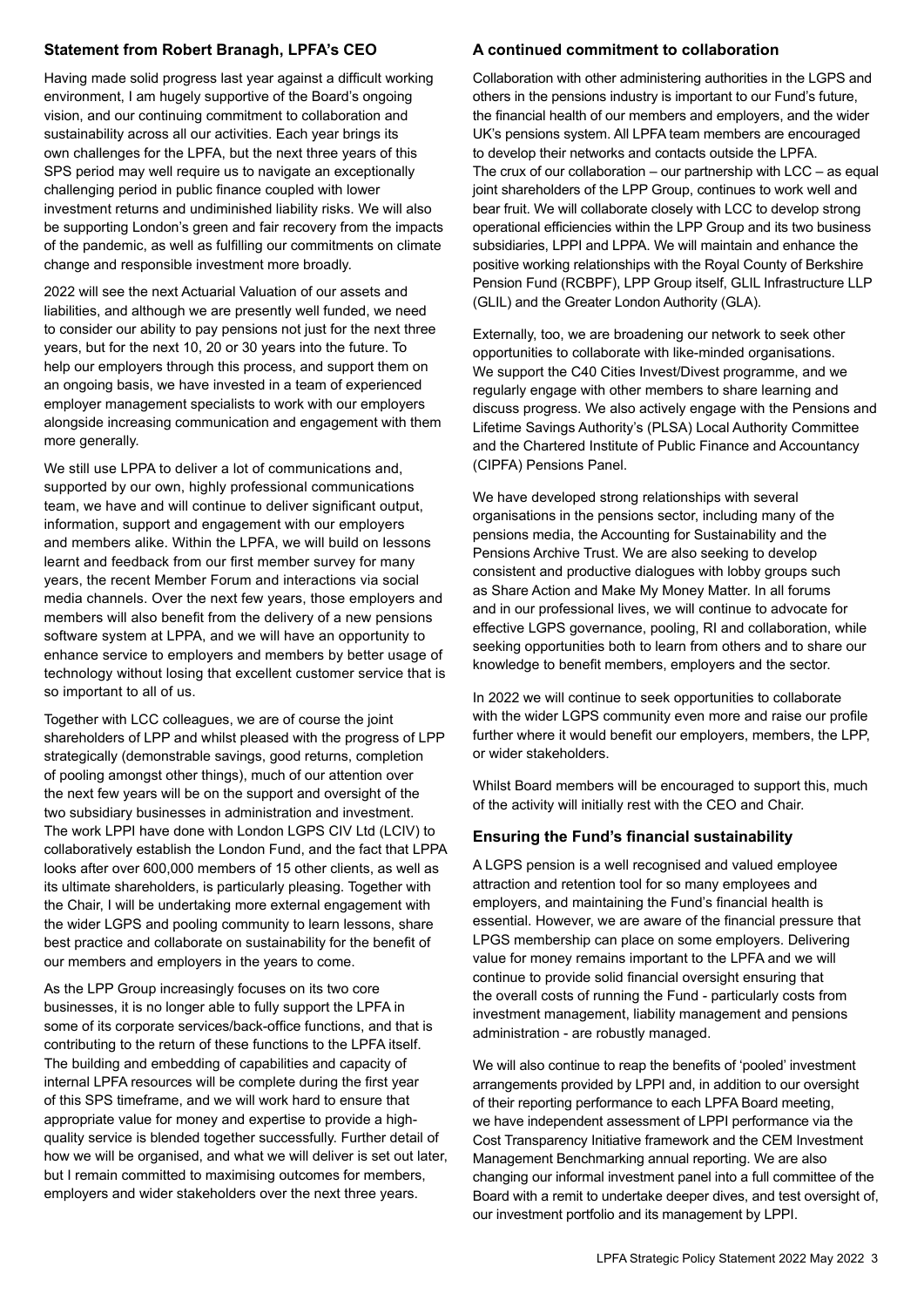As of March 2021, our assets under management were £6.9 billion. The Fund's five-year annualised investment return was 9.3 percent per annum (pa), relative to benchmark returns of 9.5 percent pa. We will also be undertaking the next Actuarial Valuation of our assets and liabilities as at 31 March 2022, and we are actively preparing for significant engagement with, and support to, our employers as part of this valuation.

### **Investing Responsibly**

The LPFA Board believe (see page 1) that as the Fund has a long-term horizon, we must consider the impact of our actions on future generations alongside the emergence of new risks in the future. This view of the LPFA as a responsible investor is one welcomed by many of our members and stakeholders.

Our approach to RI is guided by some fundamental beliefs and guiding principles. As examples, we will:

- apply long-term thinking to deliver long-term sustainable returns;
- invest into well-governed assets to obtain such sustainable returns; and
- use an evidence-based, long-term investment appraisal to inform decision-making in the implementation of RI principles.

These beliefs are implemented through the stewardship arrangements by LPPI as our provider of advisory and investment management services. LPPI provides regular reporting on their RI progress. In the coming year, we will work with LPPI to further develop this reporting, to develop our priority RI themes and, where possible, collaborate with Lancashire County Pension Fund (LCPF) and RCBPF on any issues of mutual interest. We also support our ongoing RI activity by engaging with and supporting initiatives from the UN's Principles for Responsible Investment (PRI), and Climate Action 100+, alongside the Institutional Investors Group on Climate Change (IIGCC). We are also active members of the Local Authority Pension Funds Forum and fully support the ambitions and transparency of the Financial Stability Board's Taskforce on Climate Related Financial Disclosure (TCFD). With our support, LPPI has now voluntarily reported against TCFD for two years, sharing progress from the LPFA as well as LCPF and RCBPF climate related disclosures. In the spirit of collaboration, we will also seek to engage with more member and consumer- focused organisations to support initiatives that promote responsible investing.

We will continue to develop our own RI approach, particularly in relation to implementing our climate change policy. During 2021, we made a Net Zero by 2050 commitment as a pension fund via the IIGCC Framework, and in 2022 we will see significant work on our behalf to produce a transparent and detailed plan of how to achieve this and to determine an interim position in 2030 We will continue our engagement on Planet Mark with suppliers, influencing their commitment to sustainable procurement, as well as their indirect value chains. These activities support our goals to reduce the carbon footprint of our day-to-day operations and build a socially responsible working culture with both internal and external stakeholders.

### **Legislative background**

The LPFA continues to operate in an increasingly regulated and managed environment. As well as the existing local authority and LGPS regulations, there is significant scrutiny, oversight and engagement from the Ministry of Housing, Communities and Local Government (MCHLG), the LGPS Scheme Advisory Board (SAB), the Government Actuary's Department (GAD) and The Pensions Regulator (TPR). TPR in recent years has increased its oversight of the governance and administration of LGPS (alongside all public service pension schemes). The recent Pensions Schemes Act 2021, although not directly related to LGPS, has increased TPR's powers, such as the issuing of financial penalty notices, and is part of an increasingly busy regulatory and governance system the LPFA has to operate in.

The SAB is also seeking to refine best practice for funds around governance, transparency, RI, and member experience. In response, our Board members and Executive Officers are encouraged to constantly update their knowledge and anticipate responding to new regulation, legislation and additional scrutiny. The LPFA has adopted the CIPFA Knowledge and Skills Framework and actively supports ongoing learning and development.

Pensions-related legal developments, most recently seen with the likes of the McCloud case, and HMT impact (via the cost cap mechanism), are also on the horizon. Having oversight of such matters, and ensuring our compliance and governance remains fit-for-purpose, will remain a key focus area for our Board supported by Helen Astle, our Chief Legal and Compliance Officer, who will also conduct detailed reviews of many of the existing pension administration compliance areas, such as complaints, errors, benefit settlement and helping members avoid scams. As ever, we never forget that we are here on behalf of our members and employers.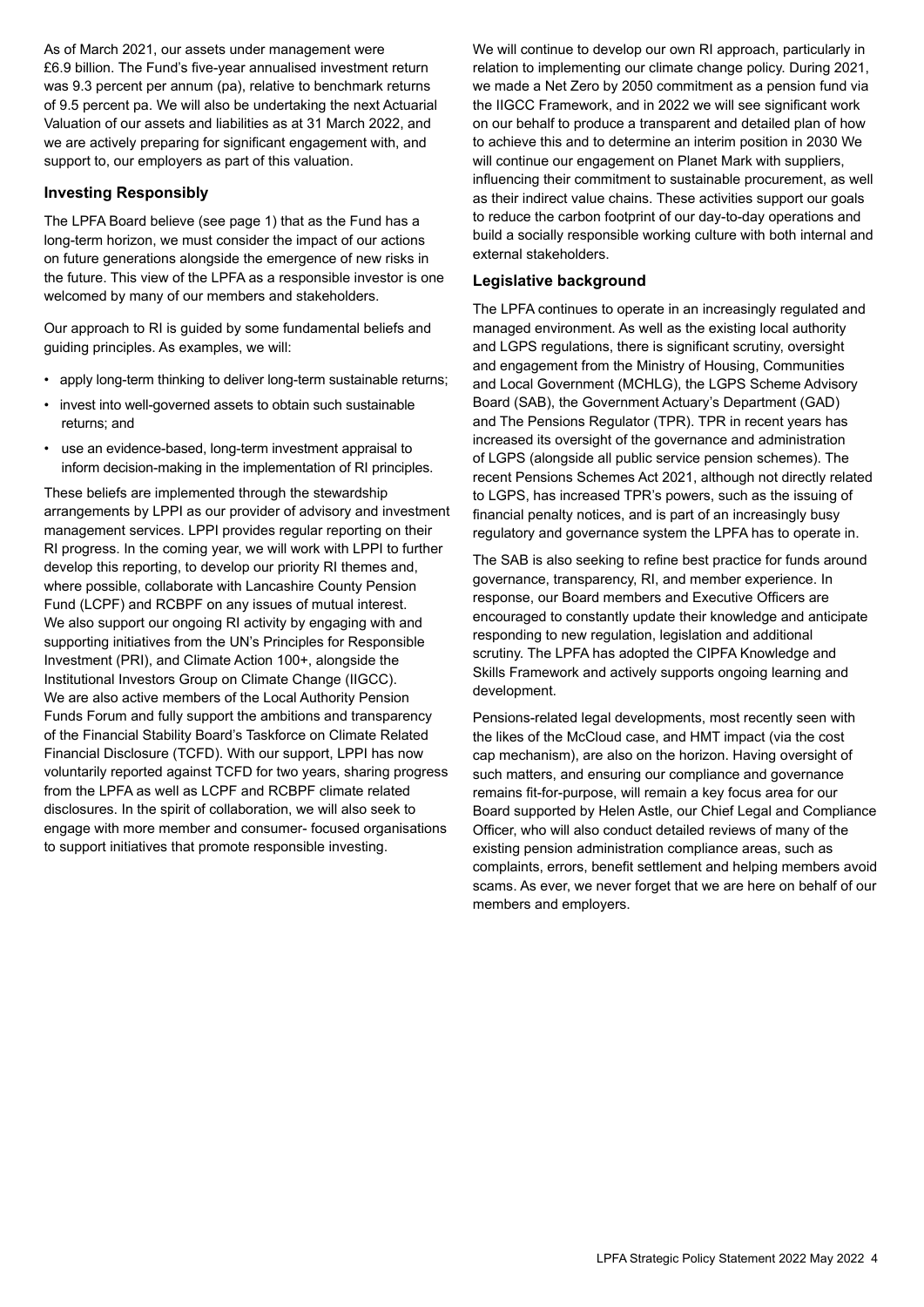## <span id="page-6-0"></span>**LPFA's behaviours**

Our aims and objectives, outlined below, are guided by a range of expected behaviours set out by the LPFA Board in the 2019 SPS, but which remain appropriate today. These are to:

- strive to deliver the best for all our stakeholders,
- deliver results for our members, employers and stakeholders,
- create a supportive and high performing working culture,
- seek to collaborate internally and externally and
- act with integrity whilst building trust and promoting openness.

## **LPFA's corporate objectives and future strategic direction**

The LPFA aims to deliver LGPS services to a high quality and in a cost-effective and efficient way. In doing so, it is our intention that we continue to use the LPP Group for some of these services on our behalf. Assets held by the LPFA Fund will continue to be managed by LPPI and member pensions administration will continue to be delivered by LPPA. Our wider communications and employer management service functions are now directly managed by the LPFA team, and work is underway to establish the best provision for aspects of the Funds' financial management services. As outlined by the CEO, this reallocation of selected services has resulted in several hundred thousand pounds of savings from last year, and provides an opportunity for greater control over defining the quality of services needed for the future. LPFA will continue to use its position as an active shareholder of the LPP Group to assist the LPP Group's effective development as an administration and an investment business.

Our overriding priority, of course, remains the delivery of pensions for our members in a secure, sustainable and cost-effective way. In a challenging economic, regulatory and political landscape, this requires constant attention. As well as responding to any legislative and regulatory changes, our efforts will be focused on three core pillars below. These are explored in more depth on pages eight and nine, but are essentially:

- Evolving our investment and liability management,
- Working in partnership and improving collaboration; and
- Building stronger operational efficiency and robust shareholder activity.

As mentioned earlier, the LPFA seeks to contribute and collaborate with, as well as learn from other LGPS funds and pools, local authorities and the wider pensions community and, particularly, to assist, where possible, any facilitation of growth in LGPS collaborations. For example, the LPFA's Employer Management Services team engages with other LGPS Funds to share best practice in relation to employer interactions.

## **Strategic management of LPP Group**

The strategic management of the LPP Group covers all three pillars and, as one of our principal activities, our thoughts on its success factors, along with its continued progress and plans, are summarised below.

This collaboration with LCPF/LCC has achieved a pool of assets in the LPP Group worth almost £21 billion during 2021 and, unlike many other pools, all assets have been transferred into the pooled arrangements. As a shareholder in LPP, the LPFA will continue to be active, overseeing and supporting both LPPI and LPPA, and will ensure that the LPP as a group is supported in its long-term financial and structural sustainability. As such, significant oversight will be given to the LPP Group services particularly Investment, Pensions Administration, Engagement and Governance.

As a client, we will continue to monitor costs and value for money for the services that we receive from the LPP Group. We will also continue to fulfil our statutory role, ensuring compliance with the monitoring and reporting arrangements that have been put in place.

## **Oversight of, and support to LPPI**

Unlike many other pools, LPPI manages all client assets and provides strategic investment advice to clients. During 2021, we reviewed all aspects of our investment strategy with support from LPPI. We continue to ensure our funding plans are sustainable by actively monitoring the funding position and putting in place a Funding Risk Management Framework, which includes forwardlooking risk metrics. This activity will be given added focus as a result of the triennial valuation of the LGPS, which is due as at 31 March 2022.

Alongside this funding and investment activity, we will continue to work with LPPI to enhance their RI and Net Zero approach.

## **Oversight of, and support to LPPA**

.

2022 will remain important for the way in which pensions administration services are provided to the LPFA and other LPPA clients. This is of particular strategic importance as LPPA aim to deliver a new pensions administration system to all their clients, including the LPFA during the year. Project Pensions Administration Core Evolution (PACE) will see an improvement in member and employer experience, but is significantly large to merit additional support and monitoring by the LPFA. LPPA service delivery has remained resilient and has consistently performed in excess of the SLA, despite the challenges of COVID-19. Further resilience and control will be built into the operation for the next three to five year period once PACE has been successfully delivered, and we continue to plan for the best administration service we can provide for our members. We will continue to support LPPA as they strengthen their use of technology, automation, process and internal controls, and develop a culture of high-quality, digital member-focused work.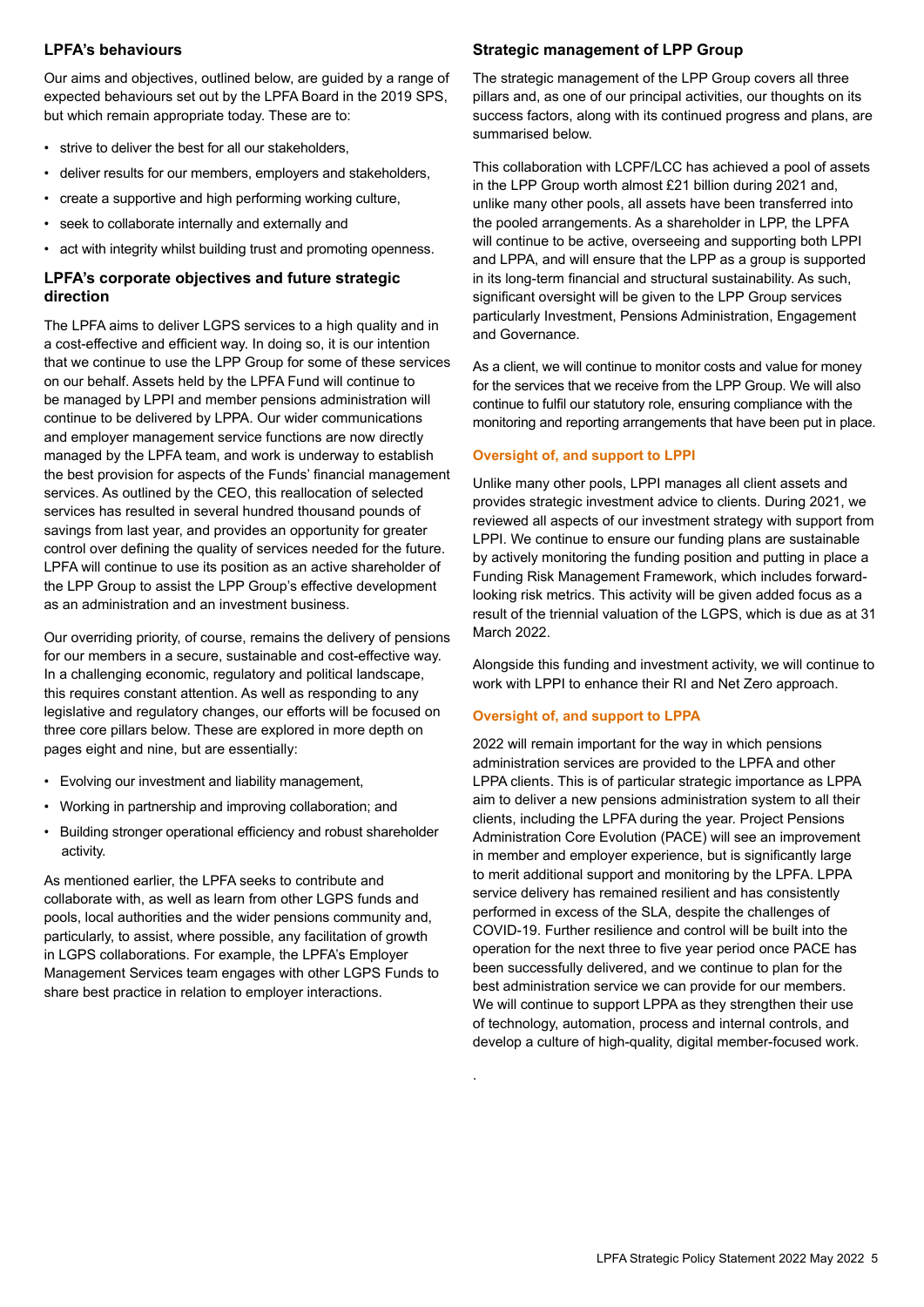## <span id="page-7-0"></span>**The future focus of the LPFA's senior leadership**

The next few years will require significant additional Fund activity, particularly as we have insourced activities and resources over 2021, alongside more LPP development oversight as LPPI and LPPA continue their journey.

A number of key individuals within the LPFA assist with managing the Funds' increasing regulatory and pension related activities and provide oversight of the LPP Group. Team members will continue to identify any areas that might be processed more efficiently. A summary of the focus areas of the current senior leadership team are listed below.

## **Chief of Staff, People and Business Management**

Anastasia Klimenko is the LPFA Chief of Staff and is focused on managing the breadth of the LPFA internal business function, ensuring appropriate oversight of the business as usual (BAU) activity and participating fully and, where appropriate leading, in the development and delivery of business-critical initiatives and strategic projects. As well as providing support to the Office of the LPFA CEO and Chair, Anastasia will focus on driving efficient implementation of operational decisions and communication across the LPFA teams, ensuring the LPFA is a premium and cost-effective organisation. Additionally, responsibility for the LPFA People Strategy and supporting the development of resources within LPFA will require significant attention during 2022. Anastasia is a Principal Officer of the LPFA.

### **Legal, Compliance and Governance**

Helen Astle, as the LPFA's Chief Legal and Compliance Officer, will continue to lead on the development of the LPFA's approach to governance and compliance in 2022. Focus areas for the coming year include:

- 1. Embedding the recently approved Compliance Framework, which sets out the LPFA's approach to compliance and regulation, including roles and responsibilities, methodology, horizon scanning, escalation, and reporting lines;
- 2. Maintaining an up-to-date Assurance Map to ensure the Fund continues to meet requirements set out by the TPR, our Constitutional document and other bodies.
- 3. Recruiting a Compliance and Regulation Manager who will assist in the development and implementation of a compliance monitoring programme;
- 4. Working with the LPFA Chair and CEO to ensure that key governance processes and documentation, such as the Scheme of Delegations, are current and fit-for-purpose given the expansion of the LPFA team;
- 5. Developing data protection policies and focusing on ensuring fir for purposes processes in relation to the LPFA taking back some of the corporate functions from the LPP Group:
- 6. Renegotiating the LPP Group SLA in regard to pensions administration; and

7. Continuing to maintain positive relationships with LPPI and LPPA and further developing reporting that will provide evidence of assurance. While the creation of the two business subsidiaries has not increased the risk of non-compliance for the LPFA, it does require additional LPFA management time to ensure compliance across both companies.

Helen is a Principal Officer of the LPFA and acts as its Monitoring Officer.

#### **Finance**

Michelle King, as Finance Director, has responsibility for the financial oversight of the LPFA, ensuring that robust financial control and governance is in place. Areas of focus in the coming years relating to financial management include:

- 1. Developing the financial strategy to support the effective and efficient running of LPFA;
- 2. Monitoring the financial benefits of the LPP Group and understanding the financial risks and liabilities that may impact on the Pension Funds.
- 3. Leading relationship management with external auditors, ensuring arrangements meet the needs of the LPFA and deliver value for money;
- 4. Leading relationship management with the internal auditors, ensuring the function is effective and supports the role of the Audit and Risk Committee (ARC);
- 5. Supporting the LPFA's commitment to remaining a well-run fund by focusing on continuous professional development and good practice;
- 6. Leading on the development and execution of the MTFP for the Pension Funds and being responsible for the production of the LPFA accounts; and
- 7. Establishing a repurposed LPFA finance function to deliver cost and process efficiencies by building a team and streamlining processes.

Michelle is also a Principal Officer of the LPFA and acts as its s151 Officer.

#### **Funding and Risk**

Peter Ballard, as LPFA Funding and Risk Director, has responsibility for underpinning risk management across the LPFA. Areas of focus in the coming years will include:

- 1. Implementing the LPFA's Employer Risk Management Framework, which was published in October 2021, in preparation for the 2022 funding valuation;
- 2. Improving engagement with the Fund's employers, ensuring a best-in-class employer management function responsive to the needs of our employers;
- 3. Managing the 2023 triennial valuation, including developing the LPFA's Funding Strategy Statement;
- 4. Reviewing the treatment of risk throughout the LPFA as an organization;
- 5. Delivering the LPFA's Investor Climate Action Plan, consistent with our commitment to net zero greenhouse gas emissions by 2050; and
- 6. Acting as lead officer overseeing LPFA's investments and relationship with LPPI. Peter is also a Principal Officer of the LPFA.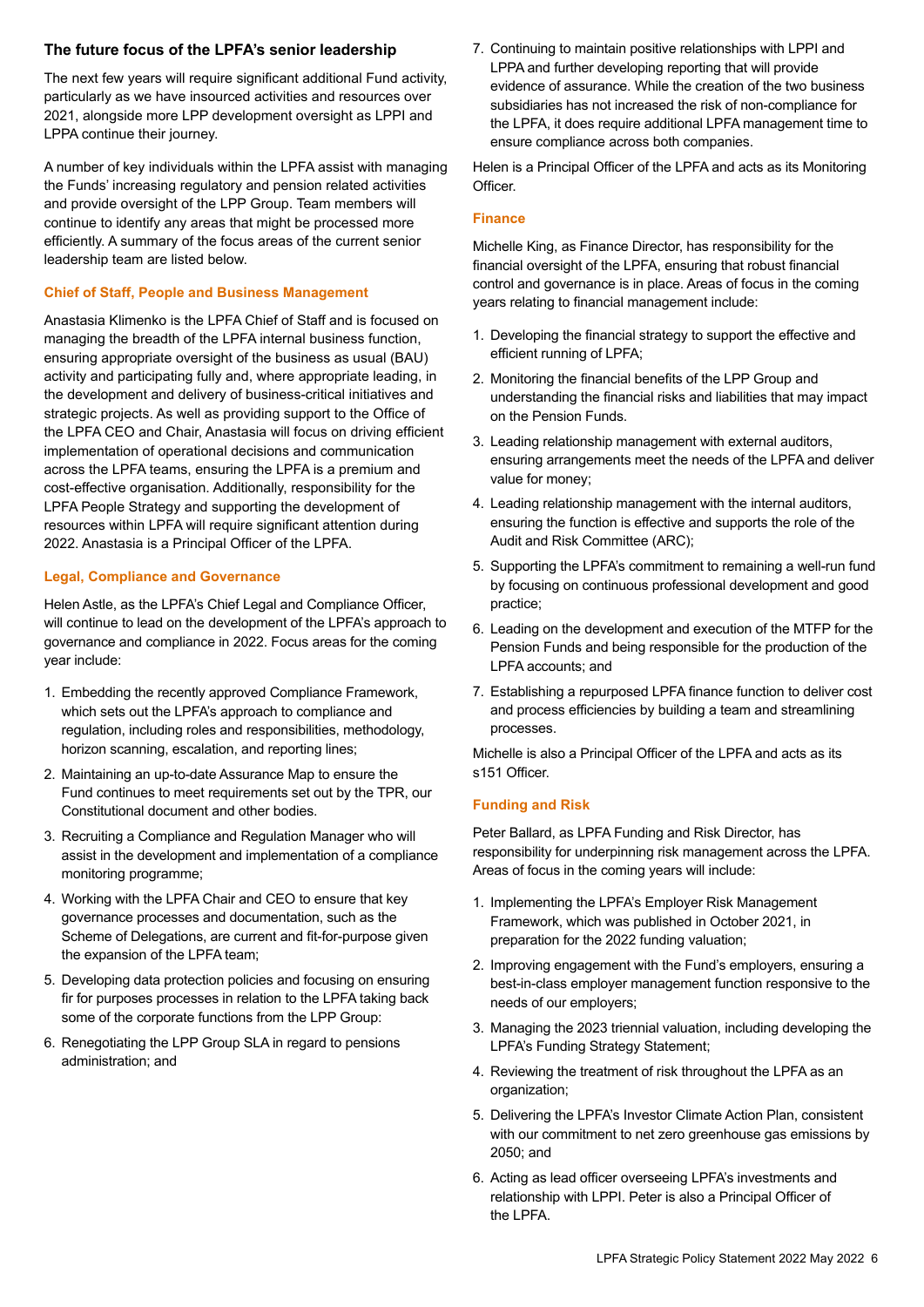#### <span id="page-8-0"></span>**Communications and Engagement**

Alistair Peck is Head of Communications and Engagement and leads on branding, refreshing of our social media channels, press activity and direct-to-member email communications. 2022 will see a continued focus on the following areas:

- 1. Ongoing development of the corporate website and social media channels to meet the needs of LPFA employers, members and stakeholders;
- 2. Implementing the learnings from the comprehensive 2021 member survey to improve member engagement;
- 3. Improving the visual appearance of all LPFA communications material and raising the public profile of the LPFA, including to help members understand the difference between LPFA and LPP brands;
- 4. Improving data and insight on the effectiveness of LPFA and LPP communications to ensure value for money and influence communications strategy;
- 5. C ontributing to the LPFA's corporate social responsibility plan, including the LPFA's reaccreditation by the Planet Mark and the related supplier sustainability programme; and
- 6. Collaborating with the LPP on the adoption of digital communications with stakeholders and members to help reduce costs and broaden understanding of the Fund's activities.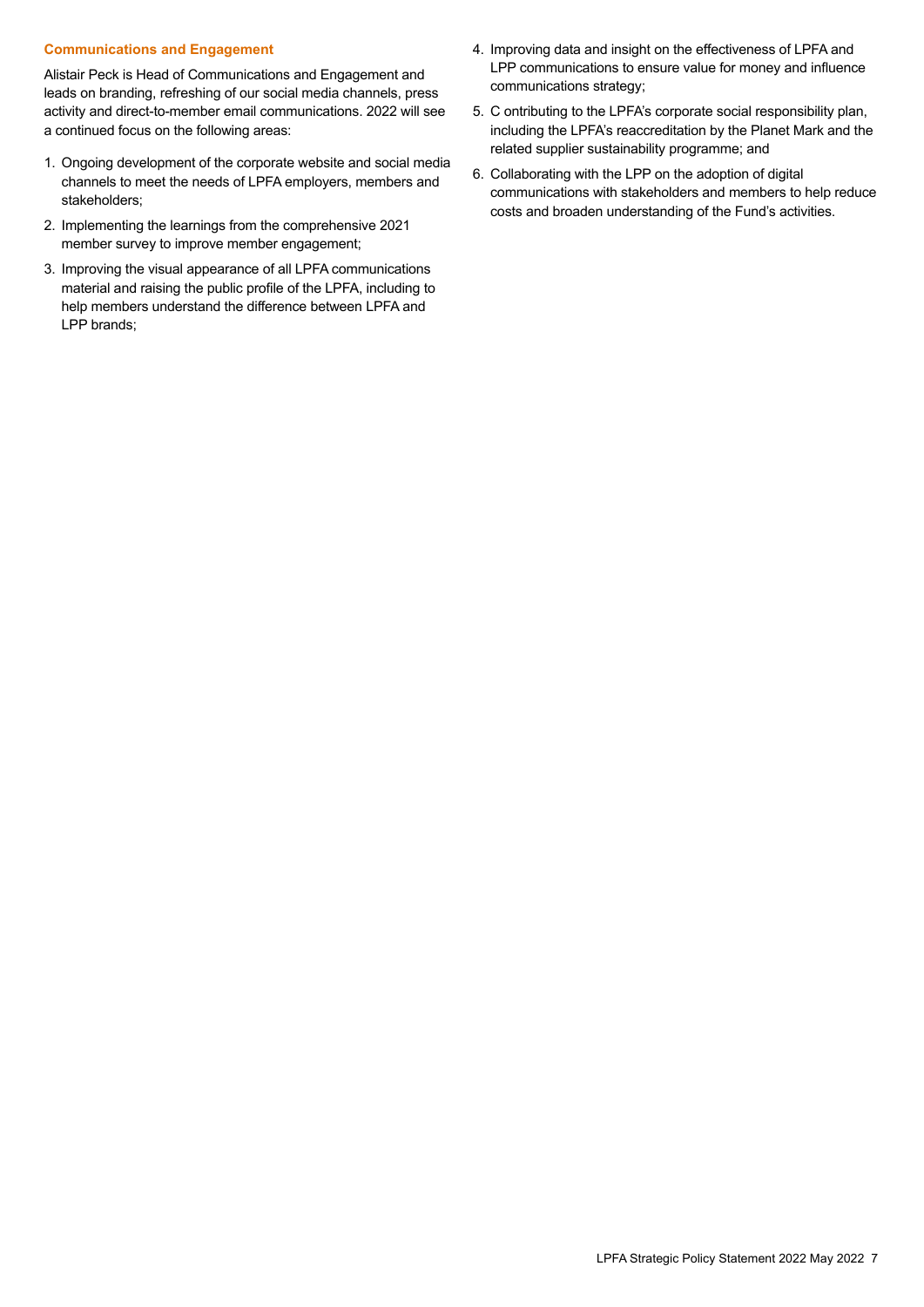## <span id="page-9-0"></span>**Tracking our progress against LPFA's corporate objectives**

At the September 2021 Board Awayday, the LPFA's priorities and strategic direction were agreed, and they were subsequently ratified at the Board meeting held on 19 October 2021. These continue to be an evolution of last year's strategy and objectives, and set out below is a progress update against those. Supporting the themes of collaboration and sustainability, as outlined in the CEO's Statement, the main outputs and objectives to be achieved between 2022/25 are outlined in the table below.

| <b>Evolution of investment</b><br>and liability management                                                                                                                                                                                                                                                                                                                                                                                                                                                                                                                                                                                                                                                                                                                                                                                                                                                                                                                                                                                                                                                                                        | <b>Partnership working and</b><br>wider collaboration                                                                                                                                                                                                                                                                                                                                                                                                                                                                                                                                                                                                                                                                                                                                                                                                                                                                                                                                                                                                                                                                                                                                                                                                                                                                                                                                                                                                                                                                                                                                                            | <b>Operational efficiency and</b><br>robust shareholder                                                                                                                                                                                                                                                                                                                                                                                                                                                                                                                                                                                                                                                                                                                                                                                                                                                                                                                                                                                                                                                                                                                                                                                                                                                                                                                               |  |  |
|---------------------------------------------------------------------------------------------------------------------------------------------------------------------------------------------------------------------------------------------------------------------------------------------------------------------------------------------------------------------------------------------------------------------------------------------------------------------------------------------------------------------------------------------------------------------------------------------------------------------------------------------------------------------------------------------------------------------------------------------------------------------------------------------------------------------------------------------------------------------------------------------------------------------------------------------------------------------------------------------------------------------------------------------------------------------------------------------------------------------------------------------------|------------------------------------------------------------------------------------------------------------------------------------------------------------------------------------------------------------------------------------------------------------------------------------------------------------------------------------------------------------------------------------------------------------------------------------------------------------------------------------------------------------------------------------------------------------------------------------------------------------------------------------------------------------------------------------------------------------------------------------------------------------------------------------------------------------------------------------------------------------------------------------------------------------------------------------------------------------------------------------------------------------------------------------------------------------------------------------------------------------------------------------------------------------------------------------------------------------------------------------------------------------------------------------------------------------------------------------------------------------------------------------------------------------------------------------------------------------------------------------------------------------------------------------------------------------------------------------------------------------------|---------------------------------------------------------------------------------------------------------------------------------------------------------------------------------------------------------------------------------------------------------------------------------------------------------------------------------------------------------------------------------------------------------------------------------------------------------------------------------------------------------------------------------------------------------------------------------------------------------------------------------------------------------------------------------------------------------------------------------------------------------------------------------------------------------------------------------------------------------------------------------------------------------------------------------------------------------------------------------------------------------------------------------------------------------------------------------------------------------------------------------------------------------------------------------------------------------------------------------------------------------------------------------------------------------------------------------------------------------------------------------------|--|--|
| Green: Completed (or ongoing as now part of BAU)                                                                                                                                                                                                                                                                                                                                                                                                                                                                                                                                                                                                                                                                                                                                                                                                                                                                                                                                                                                                                                                                                                  |                                                                                                                                                                                                                                                                                                                                                                                                                                                                                                                                                                                                                                                                                                                                                                                                                                                                                                                                                                                                                                                                                                                                                                                                                                                                                                                                                                                                                                                                                                                                                                                                                  |                                                                                                                                                                                                                                                                                                                                                                                                                                                                                                                                                                                                                                                                                                                                                                                                                                                                                                                                                                                                                                                                                                                                                                                                                                                                                                                                                                                       |  |  |
| To focus on investment risk, including<br>environmental, social and governance<br>(ESG) issues and increased<br>engagement with other stakeholders.<br>To implement a new RI strategy and<br>enhance transparency and return from<br>our Climate Change Policy.<br>Develop concept of a collaborative<br>London Fund with potential investors.<br>Whilst continuing our commitment to<br>the collaborative infrastructure vehicle,<br>GLIL, work with LPPI to identify suitable<br>opportunities for increased investment<br>in London's infrastructure and housing<br>across the LGPS.<br>Ensure all eight investment pooled<br>vehicles are in operation.<br>To manage investments to meet our<br>liabilities over the long term through<br>the monitoring of delegated investment<br>performance and risk.<br>Deliver stable contributions and funding<br>requirements from the 2019 Valuation.<br>Deliver the payment of pensions based<br>on effective investment strategies that<br>demonstrate responsibility as well as<br>performance.<br>Implement risk monitoring via LPP<br>Group with a focus on key issues<br>including ESG factors | Develop and implement extensive internal and external<br>communication plans around sustainability and<br>collaboration.<br>Continued engagement and co-operation with other<br>national funds and particularly, London based Funds,<br>such as LCIV and others.<br>Demonstrate the continuing benefit of partnership<br>working with LCC as a model owner of a highly<br>effective pool.<br>Achieve collaboration with other LGPS Funds and/or<br>London pension entities, either in a support, servicing or<br>sharing of best practice capacity.<br>Promote LPFA's approach within the sector seeking<br>greater engagement and collaboration as part of a<br>wider refresh of LPFA's messages and communications<br>strategy.<br>Develop relationships with a wider range of organisations<br>that can help LPFA improve, such as Share Action,<br>ClimateAction100+, C40, LAPFF and SAB.<br>Continue to work with LCC and RCBPF for wider<br>business benefit, shared learnings and contribution to<br>LGPS and wider pension system.<br>Play a leading role in protecting LPFA interests, but<br>also ensuring good client experiences as a recipient<br>(alongside LCPF and RCBPF) of LPP Group's service<br>offerings.<br>Improve communications to better communicate<br>with the marketplace ensuring the delivery of value<br>to members and recognition of a sustainable<br>pension fund.<br>Successful TUPE of Finance Team from LPP to LPFA<br>and implementation of the new financial system.<br>Oversee the development of the new financial<br>system to ensure the system operates effectively | Using LPFA's position as shareholder with<br>LCC, ensure efficient and quality pensions<br>administration, investment and employer risk<br>services.<br>Ensure enough resources and resilience<br>are available within LPFA and LPP Group to<br>implement future strategy.<br>Enhance the shareholder relationship and<br>ensure LPP Group are operating effectively and<br>meeting their obligations under the Shareholder<br>Agreement. Ensure compliance with key<br>partnership documentation. Review and<br>monitor financial management of LPP Group.<br>Monitor key performance indicators and SLA<br>delivery to ensure key targets are met. Work<br>with LCC in the oversight and development<br>of LPP Group, principally in the consideration<br>of the latest 5-year strategy for LPP Group.<br>Consider any structural changes or governance<br>reorganisation of LPP Group as part of the<br>strategy refresh.<br>Review and implement next steps for LPP<br>Group operational efficiency by 2020 in line with<br>the shareholder robustness and resilience into<br>investment operations.<br>Oversee the development of a new Pensions<br>Administration service that retains the benefits<br>of the old system, particularly around service<br>quality, but is cost effective and robust going<br>forward. To ensure consistently high levels of<br>service delivery. |  |  |
|                                                                                                                                                                                                                                                                                                                                                                                                                                                                                                                                                                                                                                                                                                                                                                                                                                                                                                                                                                                                                                                                                                                                                   | and consistently.                                                                                                                                                                                                                                                                                                                                                                                                                                                                                                                                                                                                                                                                                                                                                                                                                                                                                                                                                                                                                                                                                                                                                                                                                                                                                                                                                                                                                                                                                                                                                                                                |                                                                                                                                                                                                                                                                                                                                                                                                                                                                                                                                                                                                                                                                                                                                                                                                                                                                                                                                                                                                                                                                                                                                                                                                                                                                                                                                                                                       |  |  |
| <b>Amber - Started/Progressing</b>                                                                                                                                                                                                                                                                                                                                                                                                                                                                                                                                                                                                                                                                                                                                                                                                                                                                                                                                                                                                                                                                                                                |                                                                                                                                                                                                                                                                                                                                                                                                                                                                                                                                                                                                                                                                                                                                                                                                                                                                                                                                                                                                                                                                                                                                                                                                                                                                                                                                                                                                                                                                                                                                                                                                                  |                                                                                                                                                                                                                                                                                                                                                                                                                                                                                                                                                                                                                                                                                                                                                                                                                                                                                                                                                                                                                                                                                                                                                                                                                                                                                                                                                                                       |  |  |
| Effective implementation of revised<br><b>Strategic Asset Allocation (SAA) to</b><br>ensure long term funding needs are met.<br>Achieve investment returns in excess of<br>the Policy Portfolio Benchmark.<br>Carry out a funding valuation, as at<br>31 March 2022, including implementation<br>of revised contributions with each<br>employer.<br>Implement risk monitoring via LPP<br>Group with a focus on key issues<br>including ESG factors.<br>Work with industry peers to improve<br>quality and frequency of data in<br>areas such as ESG to facilitate this<br>monitoring.                                                                                                                                                                                                                                                                                                                                                                                                                                                                                                                                                             | Increase participation in national or specialist areas<br>of ESG/RI/Good Governance initiatives and pensions<br>management.<br>Identify and implement partnering opportunities<br>to enable growth in assets under management or<br>increased effectiveness of the LPP Group and ensure<br>that a detailed business case demonstrating potential<br>risks and benefits is undertaken as part of that<br>process.<br>Continue to identify specific functions and<br>responsibilities where insourcing or closer co-<br>operation with other stakeholders might result in<br>improved efficiencies or benefit.                                                                                                                                                                                                                                                                                                                                                                                                                                                                                                                                                                                                                                                                                                                                                                                                                                                                                                                                                                                                     | Move LPP Group from a 'benefit of pooling<br>strategy' to one of benefiting shareholders and<br>demonstrating progress towards LPP Group<br>financial self- sufficiency.<br>• Demonstrate an effective LPFA management<br>team operating in balance with the Board,<br>shareholders, LPP Group, GLA and other<br>stakeholders.<br>Ensure compliance with TPR Code of Practice<br>14 requirements, aspects of the wider LG or<br>corporate governance standards for the benefit<br>of LPFA and any other regulatory requirements.                                                                                                                                                                                                                                                                                                                                                                                                                                                                                                                                                                                                                                                                                                                                                                                                                                                      |  |  |